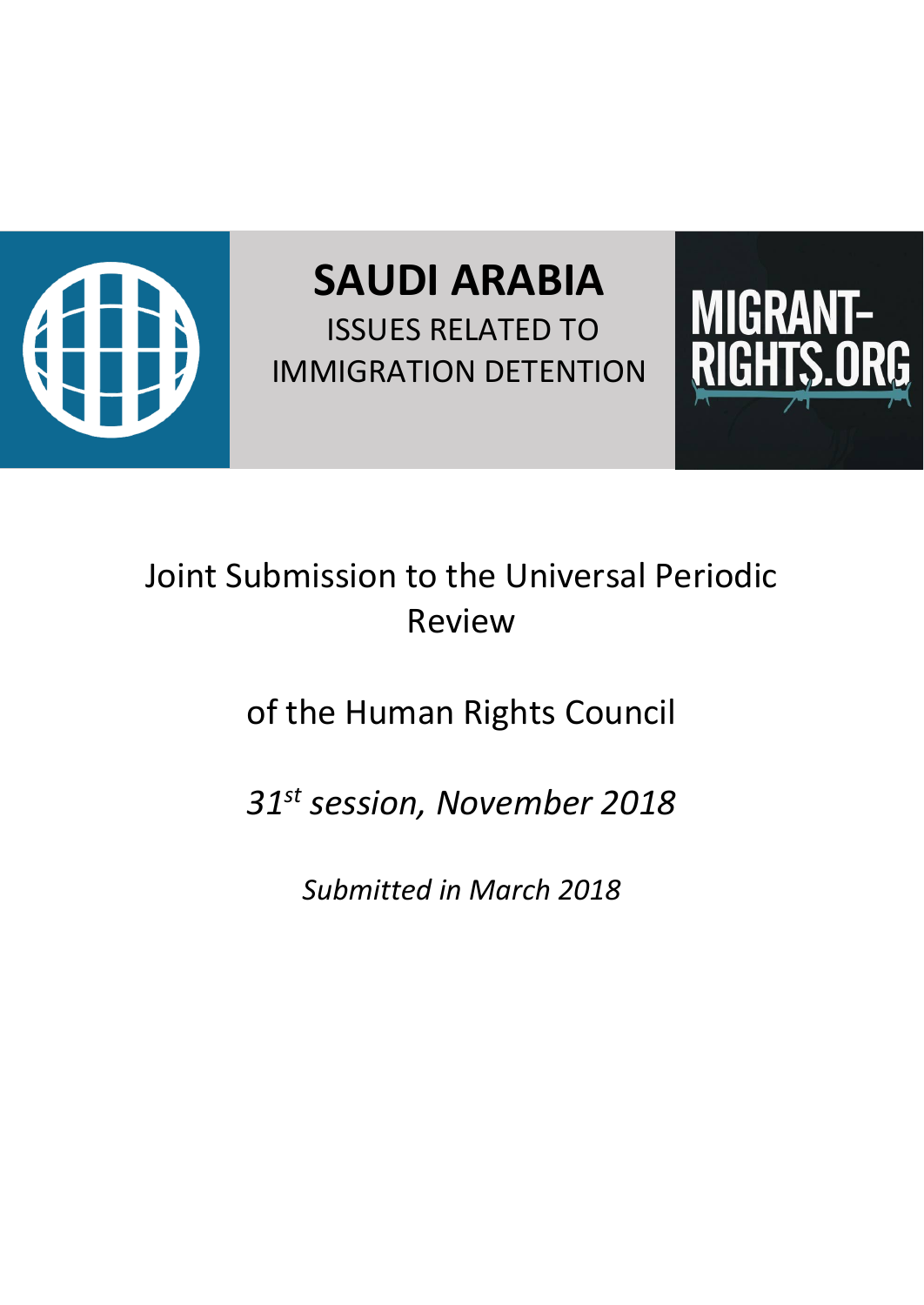## **ABOUT THE GLOBAL DETENTION PROJECT**

The Global Detention Project (GDP) is a non-profit research centre based in Geneva, Switzerland, that investigates the use of detention in response to global migration. The GDP's aims include: (1) providing researchers, advocates, and journalists with a measurable and regularly updated baseline for analysing the growth and evolution of detention practices and policies; (2) facilitating accountability and transparency in the treatment of detainees; and (3) encouraging scholarship in this field of immigration and refugee studies.

### **ABOUT MIGRANT-RIGHTS.ORG**

Migrant-Rights.org is a Gulf Cooperation Council (GCC)-based advocacy platform working to advance the rights of migrant workers. It aims to change perspectives towards migrant workers by improving access to information on migration in the Gulf region and its migration corridors and promoting informed, local discussion on migration issues. Both off and online, Migrant-Rights.org engages residents, local businesses, and employers to challenge perspectives towards migrants and improve working conditions for some of the region's most vulnerable workers.

**Global Detention Project Migrant-Rights.org** 3 rue de Varembé **Website:** [https://www.migrant](https://www.migrant-rights.org/)[rights.org/](https://www.migrant-rights.org/) 1202 Geneva Switzerland **Email:** admin@globaldetentionproject.org **Website**: [www.globaldetentionproject.org](http://www.globaldetentionproject.org/)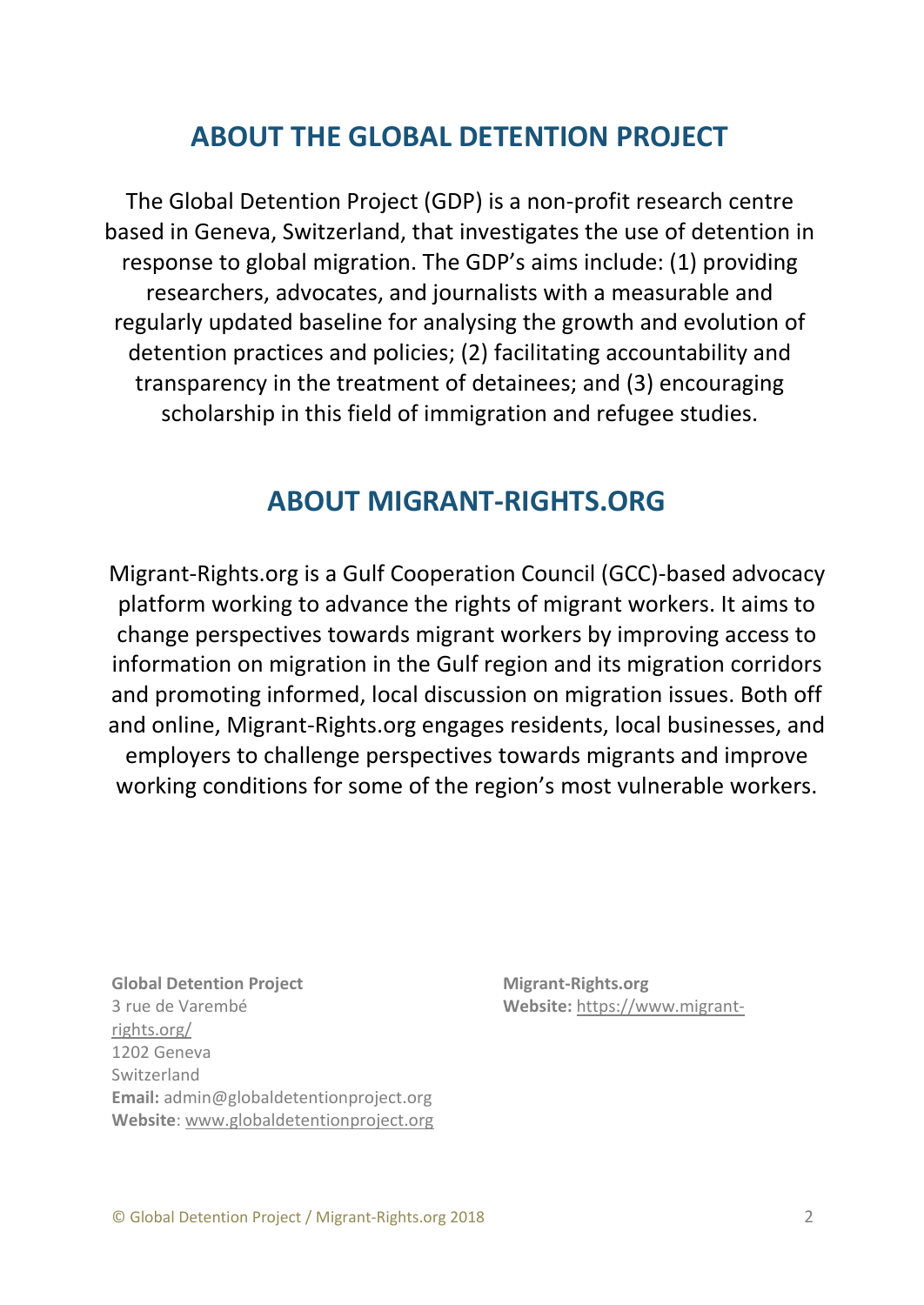### **Immigration Detention Context**

- 1. The Kingdom of Saudi Arabia (KSA) holds one of the lowest levels of ratification of core international human rights treaties and has not ratified the main instruments relevant to immigration detention and protection against arbitrary detention, including the International Covenant on Civil and Political Rights, the Optional Protocol to the Convention against Torture (which provides for national prevention mechanisms and detention monitoring visits), the Migrant Workers Convention, the Refugee Convention and the Convention on Statelessness. The KSA has made implementation of the few human rights norms it has subscribed to conditional upon respect for the norms of Islam and Sharia law.
- 2. As other countries in the Gulf Cooperation Council, the Kingdom of Saudi Arabia has long been an important destination for migrant workers especially from across Asia, the Middle East and the Horn of Africa who represent 37% of the population. According to United Nations 2017 statistics, the KSA hosts 12.2 million migrants, 31% of whom are women (3.78 million). <sup>1</sup>
- 3. It is against this demographic backdrop that any assessment of immigration detention in Saudi Arabia must be understood. On the one hand, the country—like all of its Gulf neighbours—is notorious for its sponsorship (*kafala*) labour system, which ties workers to their employers and places enormous pressures on foreign workers, making them vulnerable to abuses at their places of work as well as to arrest, detention, and deportation.
- 4. At the same time, Saudi Arabia has implemented vigorous policies to reduce dependence on foreign workers and increase the employment of nationals in the economy. To drive down the numbers of migrants, a policy of "Saudisation" has been pursued, which has included a series of deportation campaigns aimed at removing "illegal workers." These mass removal efforts have led to huge numbers of people being placed in detention as they await removal from the country.
- 5. **Legal Framework.** Saudi Arabia does not have a comprehensive migration policy. However, the Residence Regulations (No. 17/2/25/1337 of 1952), which contains a set of laws pertaining to immigration status and the rights of non-citizens, provides norms concerning the detention and incarceration of non-citizens for immigration-related reasons. Additionally, the Labour Law provides penalties for violations of immigration-related statutes. However, Labour Law does not apply do migrant domestic workers, the majority of whom are women who are thus discriminated against.
- 6. These laws, however, generally relate to criminal punishments and do not make reference to administrative immigration-related detention. It is often

<sup>1</sup> Department of Economic and Social Affairs Population Division, International Migration Report 2017, United Nations.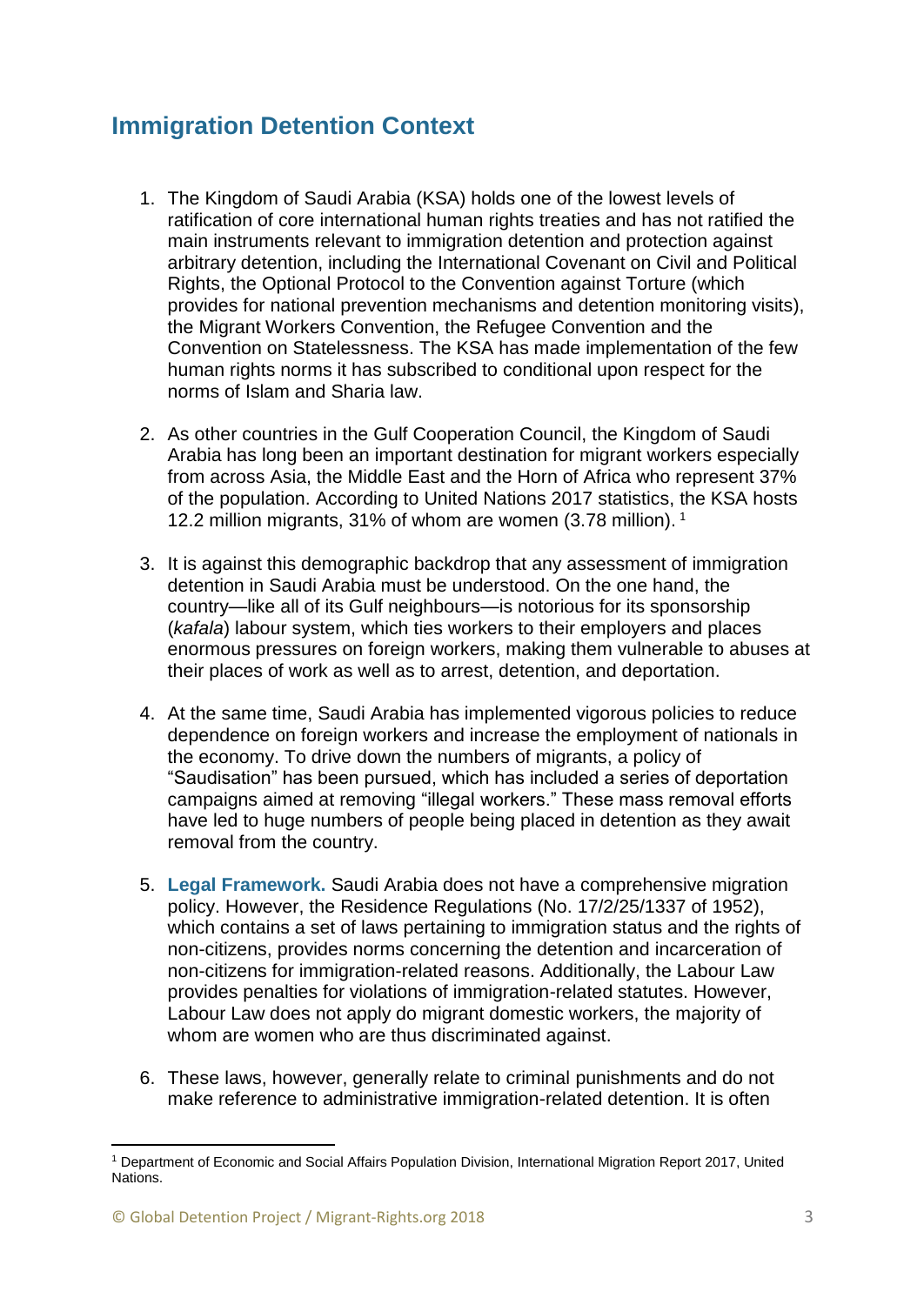unclear to what extent one can separate immigration detention from criminal incarceration, and many cases of foreigners being held in prison awaiting deportation tend to describe the detentions as being related to criminal procedures.

- 7. According to Saudi Arabia's reports<sup>2</sup>, the authorities have taken measures to "enforce the ban on the retention of workers' passports pursuant to Cabinet Decision No. 166, referred to in paragraph 23 of the report. The Ministry of Labour and Social Development imposes the statutory fine on those who violate the ban." This measure, if implemented, does not protect abused domestic workers who run away from violent employers from being detained (if detected, as they are treated as "illegal" migrants). It is easier for them to be repatriated if they have their passport but all migrant workers do need an exit visa issued by their employer to be allowed to return home.
- 8. However, as reported by two Saudi columnists in daily newspapers, the Cabinet Decision No. 166 above is not enforced. Recent regulations adopted in 2013 and 2017 fail to adequately protect domestic workers (Ministerial Decisions No. 310 of 1434 and 605 of 1434 on employment of domestic workers and transfer between employers in certain circumstances.)<sup>3</sup>
- 9. In specific incidents, female domestic workers are transferred to what is referred to as "the Center for Housemaid Affairs." It is not a detention centre per se. However, many migrant women sent to it end up being deported. The specific incidents are: 1) Domestic workers who arrived in the kingdom but their sponsor did not pick them up (male workers arriving in the country do not require sponsor pick up). If the worker does not get picked up by her employer she is either transferred to another Saudi employer interested in her service or deported. 2) Runaway domestic workers found on "the street" by the police or those who filed a labour dispute with the police or the ministry of labour: the domestic worker's case is investigated, possibly by the Ministry of Labour or the police or both. If it is not resolved, she might end up being deported.
- 10.**Mass deportation leading to detention.** To drive down the numbers of migrants, the authorities have launched a number of mass deportation campaigns. Academic researchers who interviewed Ethiopian women returnees during the 2013/2014 deportation campaign said they feared rape in detention centres because Saudi guards and policemen slept next to them. They reported instances of harassment and rape<sup>4</sup> (see CEDAW General Recommendation 35 updating 19 – Gender Based Violence).
- 11.As part of a campaign entitled "A Homeland With No Illegals," Saudi authorities launched a mass deportation operation in November 2017. The campaign is ongoing at the time of writing. Since then the Saudi authorities

<sup>2</sup> § 81 of the replies of Saudi Arabia to the List of issues and § 23 of Saudi Arabia Combined 3rd and 4rth Periodic Report".

<sup>3</sup> Available in Arabic only: <http://www.alwatan.com.sa/Articles/Detail.aspx?ArticleID=16306> an[d http://www.al](http://www.al-madina.com/article/49077/)[madina.com/article/49077/](http://www.al-madina.com/article/49077/)

<sup>4</sup> De Regt, Marina, Tafesse, Medareshaw, Deported before experiencing the good sides of migration: Ethiopians returning from Saudi Arabia, [African and Black Diaspora: An International Journal](http://www.tandfonline.com/toc/rabd20/9/2) Vol. 9, Iss. 2, 2016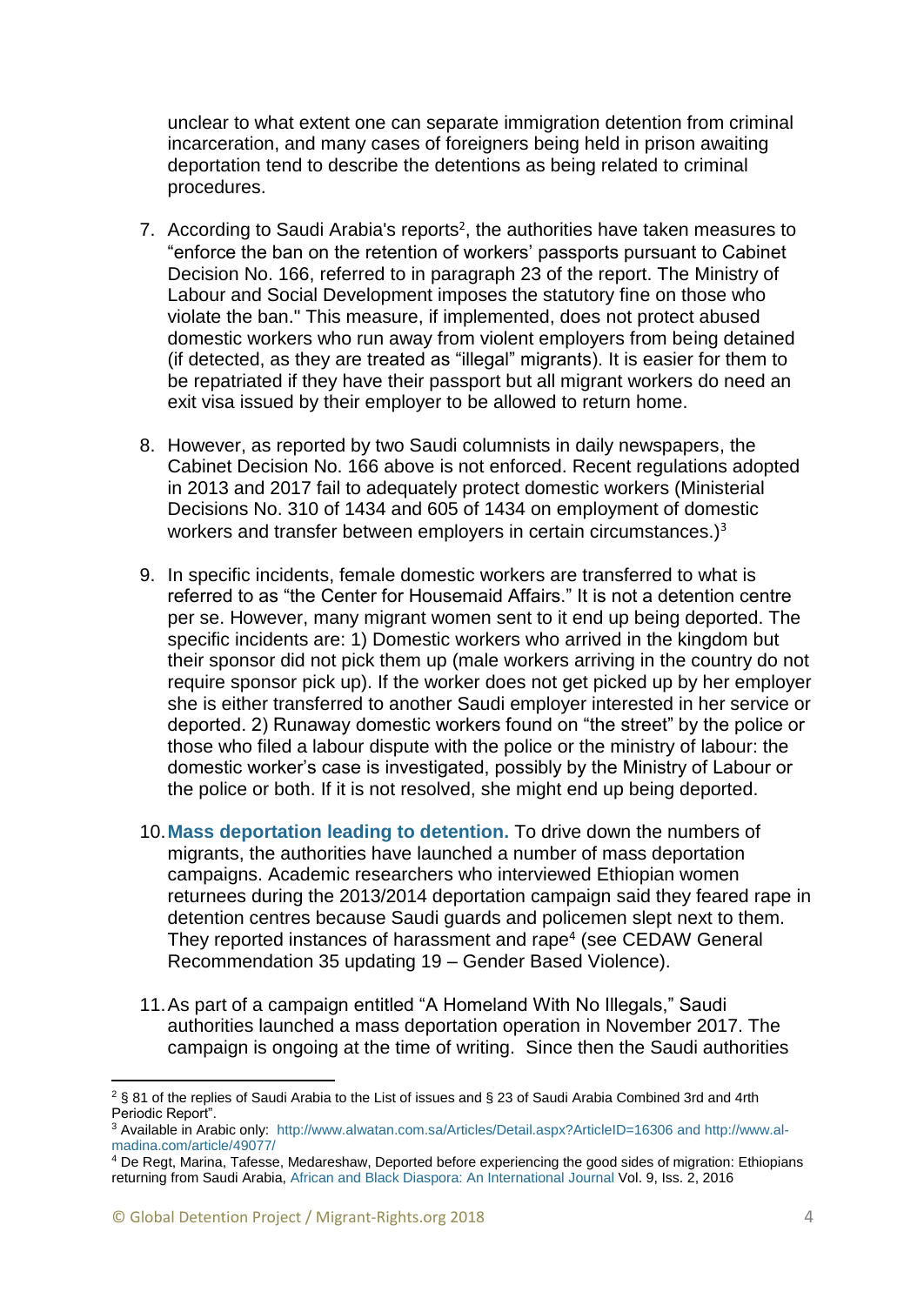detained around 670,000 persons for violating its residency and labour laws, including many women. <sup>5</sup> As of 26 February 2018, <sup>6</sup> among those who were detained:

- a. 160,000 were deported
- b. 13,000 were awaiting deportation

The Ministry does not provide gender disaggregated data for migrants placed in immigration detention.

- 12.According to Alhayat newspaper, around 100,000 undocumented workers were detained during the amnesty period prior to the implementation of the latest deportation campaign. Many workers could not leave during the amnesty because of bureaucratic or other legal issues. In addition, 469,836 migrants were arrested for residency violations; 142,016 were arrested for breaking labour laws; 59,420 were arrested for breaching border security; and 1,300 persons were detained for providing accommodation and transport to "illegal expatriates," nearly 200 of whom were actually Saudi citizens. Deported migrants are presented as "illegals" with an emphasis on criminality and employers practices leading them into irregularity often fail to be reported. For instance thousands of construction workers lost their legal status because construction companies did not renew their residency ID (i*qamas*).<sup>7</sup>
- 13.Crackdowns were accompanied by numerous reports of ill-treatment, which generally came to light after people had been deported. In November 2013, round-ups in the Manfouha district in Riyadh, where many East Africans (particularly Ethiopians) live, led to clashes with security forces and resulted in scores of injuries and at least two deaths. In a 2014 interview, Aida Awel, Chief Technical Advisor on Migrant Domestic Workers at the International Labour Organization's Addis Ababa Office stated that the number of Ethiopian returnees had reached 163,018, of which 100,688 were men, 53,732 women, and 8,598 children.<sup>8</sup> The large scale of round-ups in a relatively short period of time also meant that migrants were detained in makeshift facilities and even camps.
- 14.**Migrant women.** In a context where women citizens are often discriminated against in law and policies (as emphasized in CEDAW's recommendation $^9$ ),

<sup>6</sup> [@MOISaudiArabia,](https://twitter.com/MOISaudiArabia/status/952971935293599744) [@MOISaudiArabia](https://twitter.com/MOISaudiArabia/status/947487463605440512) available in Arabic only.

 $\overline{a}$ <sup>5</sup> Elias Meseret, Ethiopians deported en masse by Saudi Arabia allege abuse, 28 December 2017, Associated Press. For the last numbers of detainees and deportees, see the Twitter account of the Saudi Ministry of Interior in Arabic: https://twitter.com/MOISaudiArabia/status/955843221569097728

<sup>&</sup>lt;sup>7</sup> "A Homeland without illegals", 6 March 2018, [https://www.migrant-rights.org/2018/03/a-homeland-without](https://www.migrant-rights.org/2018/03/a-homeland-without-illegals/)[illegals/](https://www.migrant-rights.org/2018/03/a-homeland-without-illegals/)

<sup>8</sup> Migrant-Rights.org, "Interview: the ILO's Aida Awel on the future of Ethiopia's 160,000 returning migrants," 10 April 2014, [http://www.migrant-rights.org/2014/04/interview-the-ilos-aida-awel-on-the-future-of-ethiopias-160000](http://www.migrant-rights.org/2014/04/interview-the-ilos-aida-awel-on-the-future-of-ethiopias-160000-returning-migrants/) [returning-migrants/.](http://www.migrant-rights.org/2014/04/interview-the-ilos-aida-awel-on-the-future-of-ethiopias-160000-returning-migrants/)

<sup>9</sup> Concluding comments of the Committee on the Elimination of Discrimination against Women - Saudi Arabia, CEDAW/C/SAU/CO/2, 8 April 2008,

[http://tbinternet.ohchr.org/\\_layouts/treatybodyexternal/Download.aspx?symbolno=CEDAW/C/SAU/CO/2&Lang=E](http://tbinternet.ohchr.org/_layouts/treatybodyexternal/Download.aspx?symbolno=CEDAW/C/SAU/CO/2&Lang=En) [n.](http://tbinternet.ohchr.org/_layouts/treatybodyexternal/Download.aspx?symbolno=CEDAW/C/SAU/CO/2&Lang=En) ;and CEDAW/C/SAU/CO/3-4, 9 March 2018,

[http://tbinternet.ohchr.org/\\_layouts/treatybodyexternal/Download.aspx?symbolno=CEDAW/C/SAU/CO/3-](http://tbinternet.ohchr.org/_layouts/treatybodyexternal/Download.aspx?symbolno=CEDAW/C/SAU/CO/3-4&Lang=En) [4&Lang=En](http://tbinternet.ohchr.org/_layouts/treatybodyexternal/Download.aspx?symbolno=CEDAW/C/SAU/CO/3-4&Lang=En)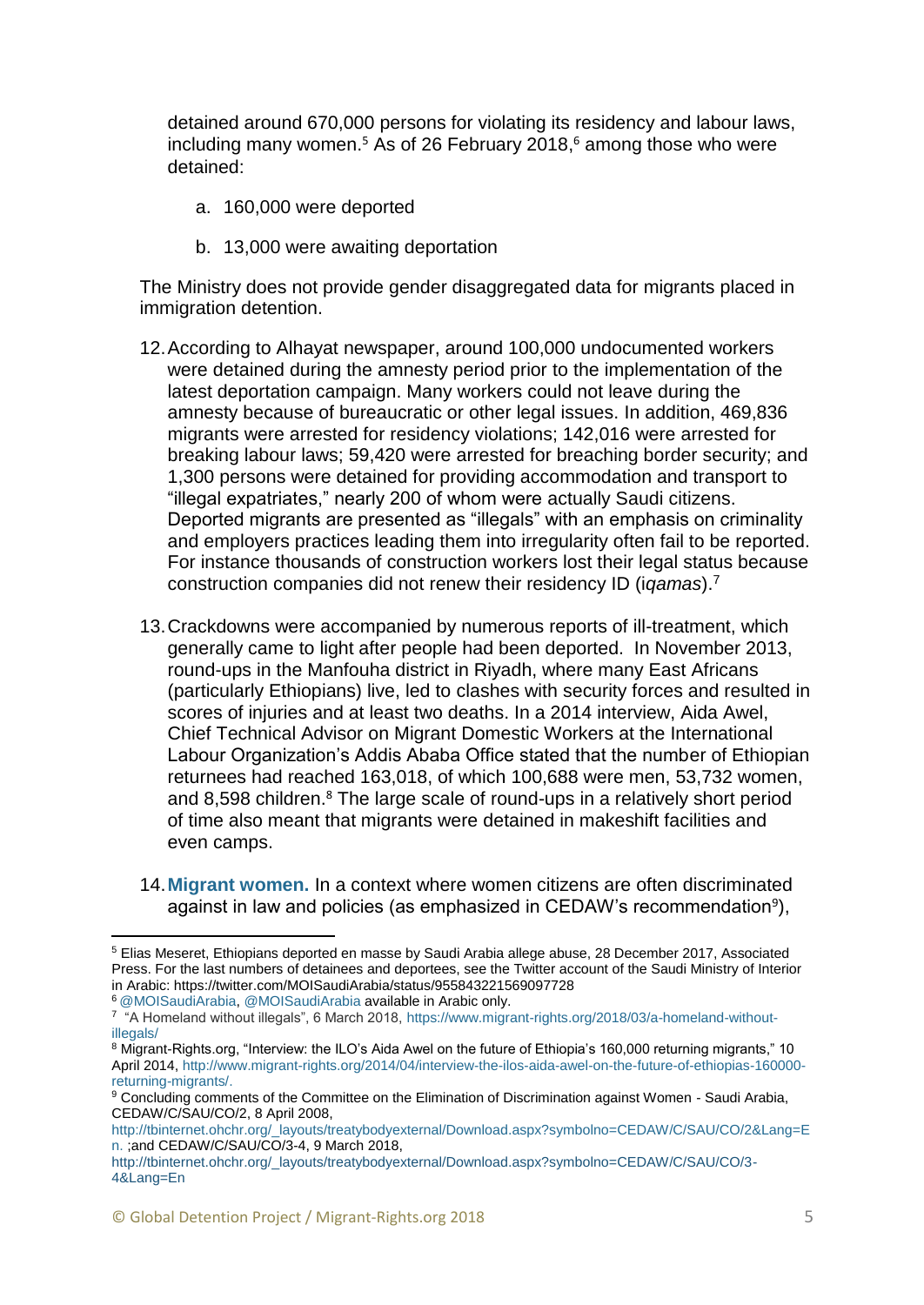foreign women and in particular migrant domestic workers are even more unlikely to access protection from abuse and redress after suffering violations of their rights under international human rights norms and standards.

- 15.According to the findings of Migrant-Rights.org, a stunning 99.6 percent of all domestic workers and personal assistants in the Kingdom are foreigners: women domestic workers work 63.7 hours per week on average.
- 16.Among gendered root causes leading to irregular status for many migrant women or exposing them to abuse is that unlike their male counterparts, they mostly work as domestic workers. Domestic workers are isolated with little access to resources outside their employers and non-existent legal support and limited other assistance when they escape abusive employers.
- 17.Another discriminatory factor is that contrary to male migrant workers in other employment sectors, women domestic workers are not protected by labour law. They are vulnerable to physical abuse, exposed to extremely long working hours, lack of privacy, and lack of freedom of movement which can all lead to ill-treatment and abuse. This, combined with the on-going retention of passports despite this being illegal, and together with employers' control over job transfer / exiting the country, generates illegal status which often leads to detention.
- 18.Other root causes leading to detention include lack of timely renewal of work visa and inability to transfer to another employer.
- 19.For instance, according to an activist working with Filipinos interviewed by the Global Detention Project, of the 1.2 million Filipino workers in Saudi Arabia, the vast majority are "undocumented" mostly because they have either left their official employer – after generally entering the KSA via legal channel. Others have overstayed their permits, at times due to the impossibility of returning to their home countries as their employers are withholding their passports and the authorities refuse to grant them an exit visa.
- 20.**Trafficked persons, especially women.** The U.S. State Department's Trafficking in Persons Report (TIP Report) criticizes Saudi authorities for failing to implement procedures to systematically identify victims and reports that Saudi officials even admit that trafficking victims are sometimes detained and deported. According to the 2017 TIP Report," Government officials continued to arrest, deport, imprison, and penalize some domestic workers who fled their employers and undocumented foreign workers, some of whom could be potential trafficking victims."<sup>10</sup>
- 21.According to Migrants-Right. org findings Filipino women who are trafficked, as defined by Saudi law, are sent to "shelters" not defined by KSA as detention centres but that may amount to detention facilities if women held there do not have freedom of movement.

<sup>10</sup> U.S. Department of State, Trafficking in Persons Report 2017.

<sup>©</sup> Global Detention Project / Migrant-Rights.org 2018 6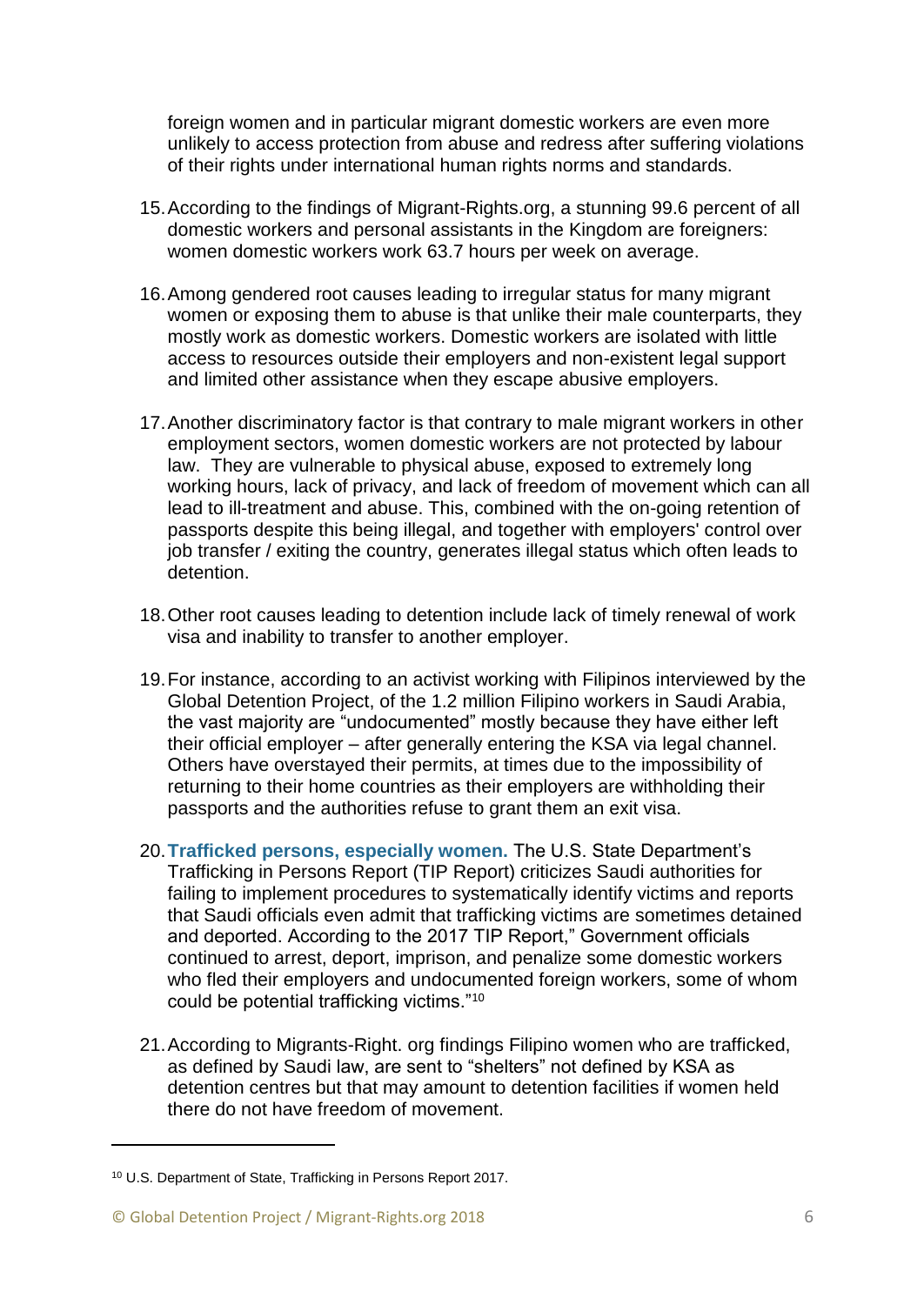- **22.Conditions in detention.** According to Migrant-Rights.org research, there is a least one detention centre in almost every administrative region in Saudi Arabia. The major airports that fly international flights are only located in Jeddah, Riyadh and Dammam (Eastern Province). Detainees in regional detention centres are transferred by buses to either the deportation centres in large cities or directly to airports to fly them out of the country. The regional detention centres have worse conditions than the ones in main cities. A 2010 report by the government-managed National Society for Human Rights (NSHR) describes the "miserable" and "painful" conditions of the immigrant detention center in Asir region, adding that the detention centre is even "worse than horrible".<sup>11</sup> A 2011 "socio-legal" study about domestic workers in Saudi Arabia and the Emirates reported that "governmental shelters" in Riyadh, Jeddah, and Damman were commonly referred to as "deportation centres" by domestic workers interviewed for the study.
- 23.The U.S. State Department's 2014 Country Reports on Human Rights Practices on Saudi Arabia makes reference to detention conditions, generally, citing a report by the National Society for Human Rights who, after visiting 16 jails across the kingdom, reported that there is overcrowding, with most jails operating at double their capacities. Their report specifically mentions the women's section of the Deportation and Detention Centres in Jeddah as being the worst. Concerns regarding detention conditions raised in the report included improperly trained wardens, lack of access to prompt medical treatment, holding prisoners beyond the end of sentences and failure to inform prisoners of their rights.
- 24.In February 2014, Human Rights Watch (HRW) researchers in Mogadishu interviewed a woman who had been detained for nine days with her two children, 7 and 9, and her sister's three children before deportation. "The room we stayed in with 150 other women and children was extremely hot and there was no air conditioning," she said. "The children were sick. My son was vomiting and his stomach was very bloated. There were no mattresses. People just slept on the floor." <sup>12</sup> According to the HRW report "IOM publicly said that many of the deportees [to Somalia] are in poor health because of their prolonged detention in substandard conditions before they were deported. Some had suffered physical and psychological trauma or had respiratory illnesses, including pneumonia. IOM noted that "a significant number may have been subjected to ill-treatment." There are also reports of sexual harassment in detention centres and deportation procedures take longer for women migrants.<sup>13</sup>
- 25.According to Amnesty International's 2014/2015 report on Saudi Arabia, "Many migrants reported that prior to their deportation they had been packed into severely overcrowded makeshift detention facilities where they received little food and water and were abused by guards." The deportations, part of a

 $\overline{a}$ <sup>11</sup> [http://www.alwatan.com.sa/Local/News\\_Detail.aspx?ArticleID=13023](http://www.alwatan.com.sa/Local/News_Detail.aspx?ArticleID=13023) available in Arabic only.

<sup>&</sup>lt;sup>12</sup> Human Rights Watch, Saudi Arabia: 12,000 Somalis Expelled. 18 February 2014.

<sup>&</sup>lt;sup>13</sup> MD Rasooldeen, Foreign missions disappointed at slow deportation process, Arab News, 26 June 2013, [http://www.arabnews.com/news/456212.](http://www.arabnews.com/news/456212)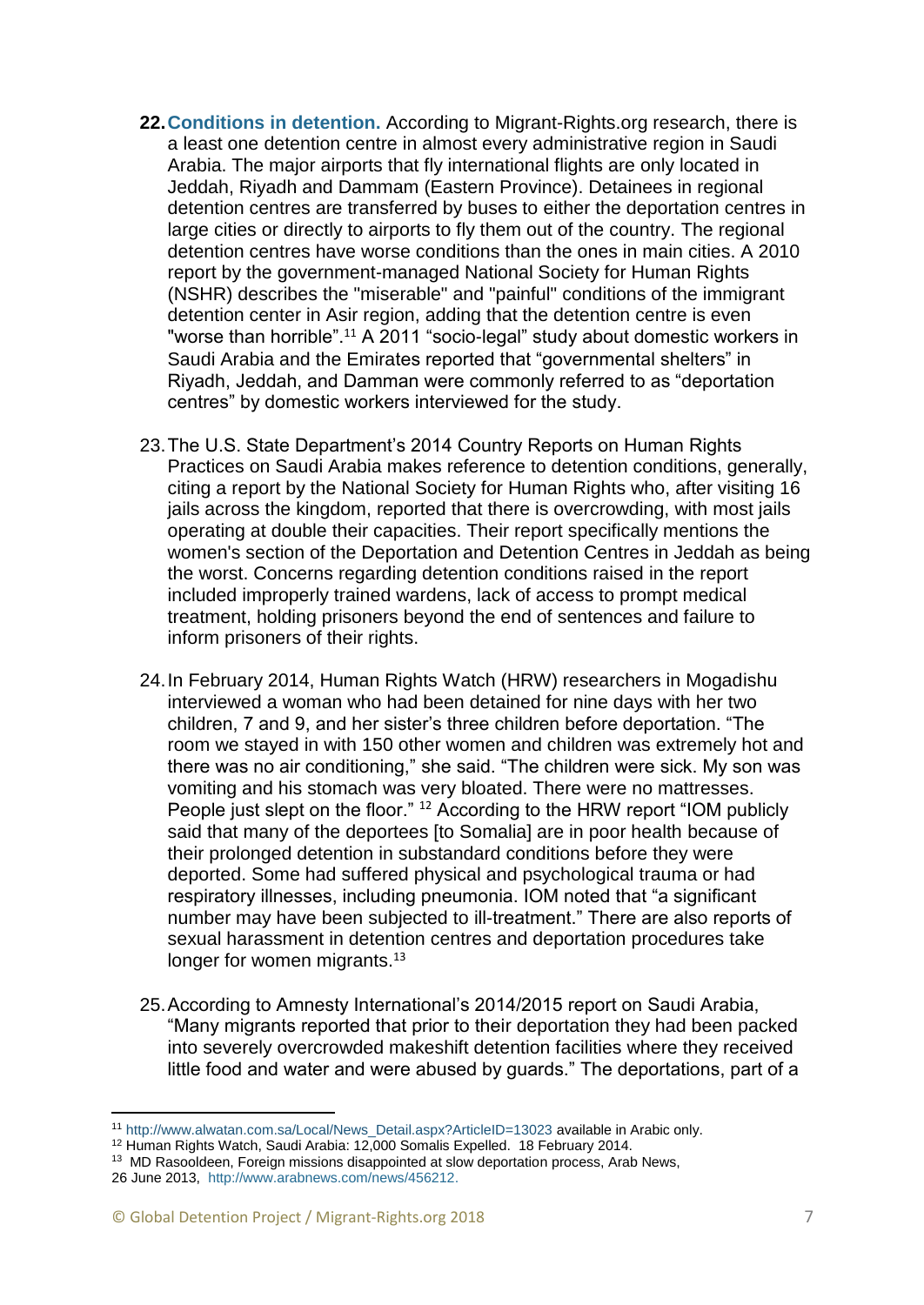larger domestic labour market restructuring called Nitaqat, have been massive in scale.

### **Questions Relating to Immigration Detention in Saudi Arabia**

- 26.Are crimes of physical violence by employers that lead many migrant workers to flee their employers and expose them to arbitrary detention investigated or prosecuted?
- 27.What mechanisms are in place to ensure that victims of trafficking are not detained? What mechanism is in place to identify victims of trafficking in detention centres?
- 28.What measures are in place to ensure that once detained, migrant workers are not further exploited. Are women placed in immigration detention held in facilities monitored by women wardens and protected from sexual abuse while in detention?
- 29. Are statistics available about women detained with children? What is being done to ensure the health and safety of children detained with their mothers?
- 30.As per its Statute the Human Rights Commission is mandated to visit detention centres and to receive human rights complaints:<sup>14</sup>
	- a. Does the Commission visit detention centres holding migrant workers (including domestic workers) during the government deportation and expulsion campaigns?
	- b. What is the mechanism for migrant workers (including domestic workers) held in detention centres to access the Human Rights Commission send complaints about human rights issues?

### **Key Priorities Concerning Immigration Detention in Saudi Arabia**

31.Saudi Arabia needs to tackle root causes leading to irregular status which exposes migrants to the risk of arbitrary detention, immigration detention and deportation in conditions that do not respect human rights norms and standards. The focus should be on *protection* of migrant women from

<sup>14</sup> Statute of Human Rights Commission, Council of Ministers Resolution No. 207 Dated 8 Sha'ban 1426H / 12 September 2005, [Official] Translation of Saudi Laws, First Edition 2010. See Article 5 "(6) "Visit prisons and detention centers at any time without permission from the competent authority and bring reports on them before the President of the Council of Ministers. 5 (7) Receive and verify complaints related to human rights and take legal measures pertaining to them."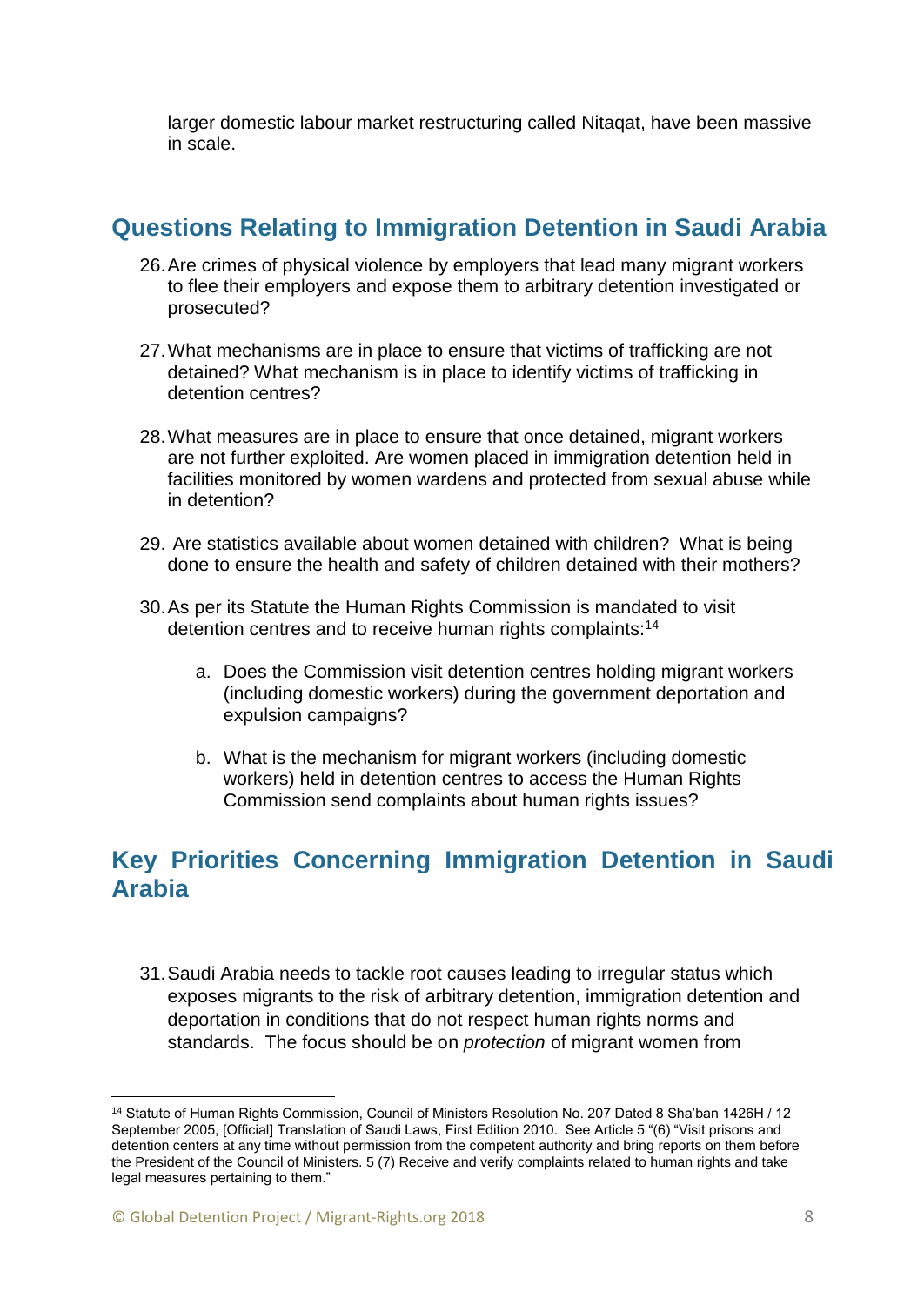arbitrary detention, and from abuse when detained (irrespective of the reasons that led to them being detained).

32.Necessary measures include:

- to *effectively reform* the *kafala* sponsorship system not only in law but also in practice.
- to afford women migrant domestic workers the full protection of labour law.
- to ensure the timely renewal of work and residency visas.
- to sanction retention of passports and employers' remaining control over job transfers.
- to ensure that employers and recruiters are prosecuted and do not repeat the cycle with another migrant worker.
- to effect deportation based on a case by case assessment.
- to investigate cases of ill-treatment and abuse in detention.